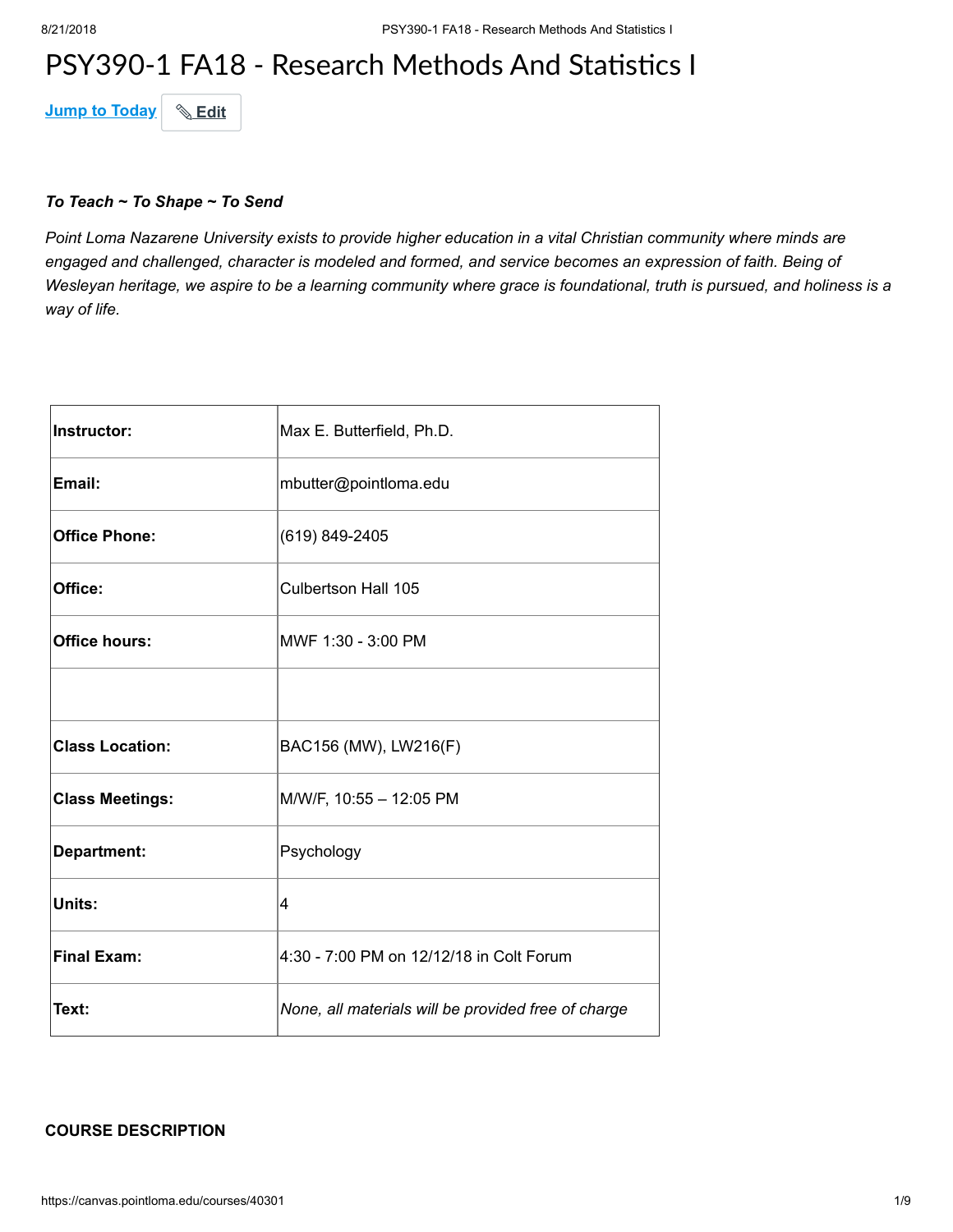#### 8/21/2018 PSY390-1 FA18 - Research Methods And Statistics I

At its core, psychology is a discipline that relies on insights from empirical research. The focus of this course is to train you to produce these insights and to contribute to the scientific understanding of human nature. In so doing, we will focus on developing important skills that will improve your ability to read and understand existing research, develop your own research questions, construct and test hypotheses, analyze data, and communicate research findings to both lay and professional audiences. The skills you learn along the way will improve your scholarship, and they will also give you specialized tools that can be applied outside the classroom in the business world, non-profit sector, health care settings, service industry, and higher education. Classroom activities will focus on lecture, discussion, tutorials, and hands-on practice. You will be evaluated based on your engagement with the material, your knowledge of it, and your ability to apply it to real-world problems and situations. The themes for the course this year will focus on using psychological insights to encourage positive change in the domains of *climate change, inequality, national security, civil rights, race relations, vocation, and personhood.* When all is said and done, it is my hope that you will find the material from this course to be useful, engaging, and an important part of psychological study, no matter what your interests and goals may be.

From the catalog: "Students gain experience in methods of design, data collection, management, and analysis. Students begin a significant research project. This course must be taken in the semester immediately preceding PSY 391."

#### **COURSE LEARNING OUTCOMES**

Students will be able to…

- Solve real-life, practical problems using psychological science and the scientific method.
- Understand and interpret statistical research findings that are presented in writing, in numerical form, or as tables or figures.
- Apply statistical concepts in clinical and non-clinical applications to optimize vocational performance. This includes being able to interpret clinical test scores, analyze business and financial performance, and empirically assess decision making outcomes.
- Critically evaluate research claims made by academics, business professionals, and media figures by formulating alternative hypotheses, generating alternative explanations, and designing follow-up and replication studies.
- Identify and remediate potential problems in empirical and non-empirical research. This includes recognition of incomplete literature reviews, design flaws, poorly formed hypotheses, ethics violations, incorrect statistical execution and inference, and unsupported conclusions.
- Write a research proposal and submit it to an institutional review board.
- Present the results of empirical research to professional and lay audiences using written, oral, and visual expression. This includes being able to write a research paper using APA style, construct a poster for a research conference, and present research in a brief oral presentation with visual aids.

#### **COURSE CREDIT HOUR INFORMATION**

In the interest of providing sufficient time to accomplish the stated Course Learning Outcomes, this class meets the PLNU credit hour policy for a three unit class delivered over 15 weeks. Specific details about how the class meets the credit hour requirement can be provided upon request.

#### **INCOMPLETES AND LATE ASSIGNMENTS**

Incompletes will only be assigned in extremely unusual circumstances. All assignments are to be submitted by the due date listed on Canvas. Late work will be accepted until 11:59 PM on the last day of classes for the current semester. Late take-home assignments, quizzes, and exams are still eligible for full credit. Because class time is an important component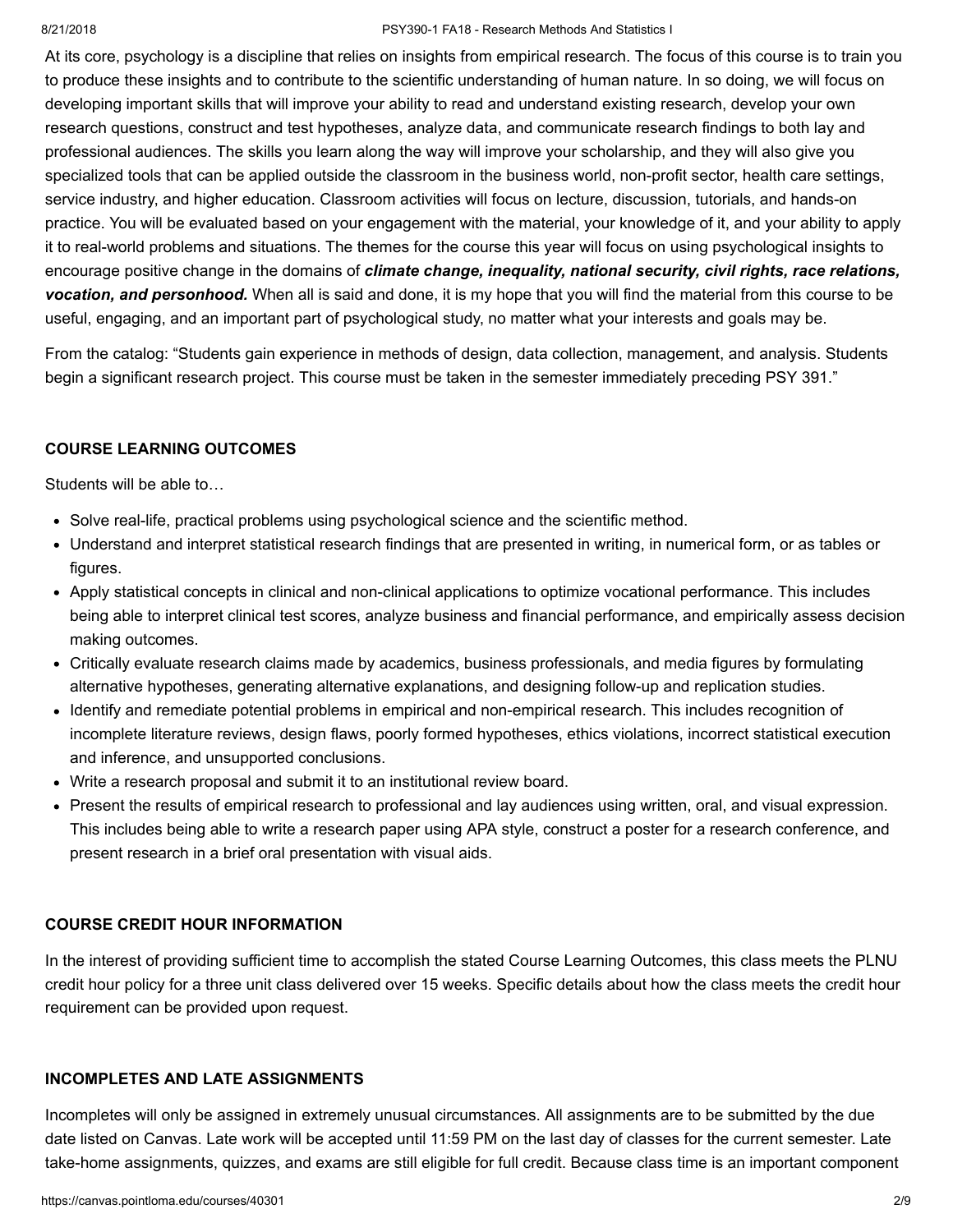of learning, however, absence-related in-class assignment submissions are only eligible for up to 75% of the total available points. Please be aware that the official PLNU policy is that illnesses are not excused absences, even with a note from a health care provider.

## **FINAL EXAMINATION POLICY**

Successful completion of this class requires taking the final examination **on its scheduled day**. The final examination schedule is posted on the **Class Schedules [\(http://www.pointloma.edu/experience/academics/class-schedules\)](http://www.pointloma.edu/experience/academics/class-schedules)** site. No requests for early examinations or alternative days will be approved.

## **COURSE OUTLINE**

| <b>Week</b> | <b>Themes</b>         | <b>Research Spotlight</b> | <b>Research Methods</b>  | <b>Statistics</b>               |
|-------------|-----------------------|---------------------------|--------------------------|---------------------------------|
|             | Race relations        | Emotions                  | Survey research          | Central tendency and dispersion |
| $1 - 5$     | Civil rights          | Memory                    | Interview                | Probability                     |
|             | Inequality            | Human Development         | Quasi experiments        | Distributions and z-scores      |
|             |                       |                           |                          |                                 |
|             | Immigration           | <b>Stress and Health</b>  | Naturalistic observation | Chi square                      |
| $6 - 10$    | National Security     | Religiosity               | Secondary data 1         | Correlation                     |
|             | <b>Climate Change</b> | Attitudes                 | Secondary data 2         | Regression                      |
|             |                       |                           |                          |                                 |
|             | Vocation              | Personality               | Meta analysis            | Power analysis and effect size  |
| $11 - 15$   | Relationships         | Attraction                | True experiments         | T-Test and ANOVA                |
|             | Personhood            | <b>Clinical disorders</b> | Case study               | Scale development               |

#### **PLNU COPYRIGHT POLICY**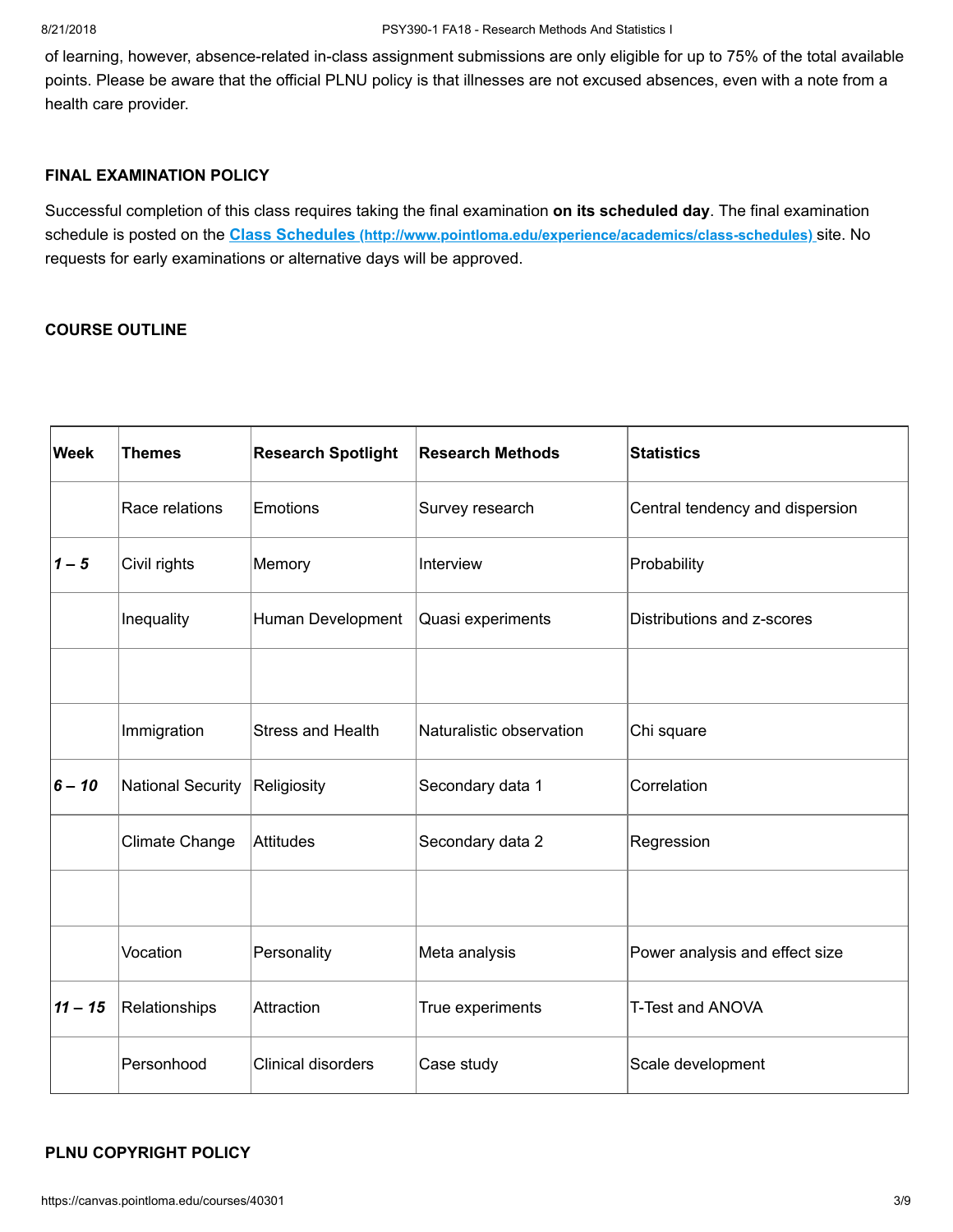#### 8/21/2018 PSY390-1 FA18 - Research Methods And Statistics I

Point Loma Nazarene University, as a non-profit educational institution, is entitled by law to use materials protected by the US Copyright Act for classroom education. Any use of those materials outside the class may violate the law.

#### **PLNU ACADEMIC HONESTY POLICY**

Students should demonstrate academic honesty by doing original work and by giving appropriate credit to the ideas of others. Academic dishonesty is the act of presenting information, ideas, and/or concepts as one's own when in reality they are the results of another person's creativity and effort. A faculty member who believes a situation involving academic dishonesty has been detected may assign a failing grade for that assignment or examination, or, depending on the seriousness of the offense, for the course. Faculty should follow and students may appeal using the procedure in the university Catalog. See **Academic Policies [\(http://catalog.pointloma.edu/content.php?catoid=18&navoid=1278\)](http://catalog.pointloma.edu/content.php?catoid=18&navoid=1278)** for definitions of kinds of academic dishonesty and for further policy information.

## **PLNU ACADEMIC ACCOMMODATIONS POLICY**

If you have a diagnosed disability, please contact PLNU's Disability Resource Center (DRC) within the first two weeks of class to demonstrate need and to register for accommodation by phone at 619-849-2486 or by e-mail at **DRC@pointloma.edu [\(mailto:DRC@pointloma.edu\)](mailto:DRC@pointloma.edu)** . See **Disability Resource Center [\(http://www.pointloma.edu/experience/offices/administrative-offices/academic-advising-office/disability-resource-center\)](http://www.pointloma.edu/experience/offices/administrative-offices/academic-advising-office/disability-resource-center)** for additional information.

## **PLNU ATTENDANCE AND PARTICIPATION POLICY**

Regular and punctual attendance at all classes is considered essential to optimum academic achievement. If the student is absent from more than 10 percent of class meetings, the faculty member can file a written report which may result in deenrollment. If the absences exceed 20 percent, the student may be de-enrolled without notice until the university drop date [or, after that date, receive the appropriate grade for their work and participation. See](http://catalog.pointloma.edu/content.php?catoid=18&navoid=1278) **Academic Policies (http://catalog.pointloma.edu/content.php?catoid=18&navoid=1278)** in the Undergraduate Academic Catalog.

#### **CHANGE IN SYLLABUS OR SCHEDULE**

It is possible that I will make modifications to the syllabus or schedule during the semester. If this occurs, I will make an announcement by email, in class, or both.

#### **ASSESSMENT AND GRADING**

Your final letter grade will be determined by a variety of assessments of your engagement, knowledge, and ability to apply what you have learned. In order to ensure fair grading, I will calculate your grade using both total points and z scores, which measure your performance compared with the performance of the class (i.e., grading on a 'curve'). The score that will ultimately be used for you is the one that results in the **higher** of the scores. In order to pass this course, however, you must earn at least 50 % of all possible points.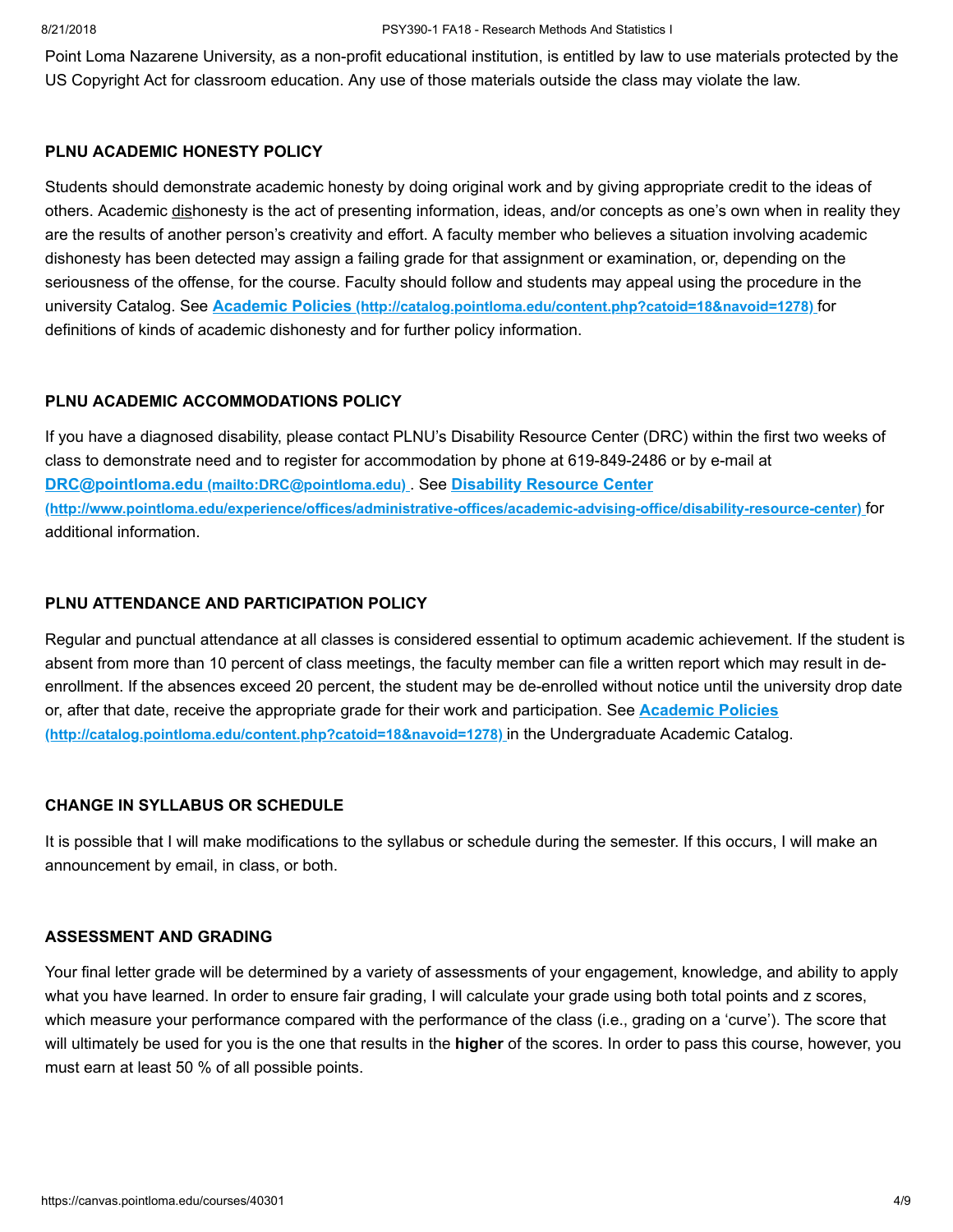8/21/2018 PSY390-1 FA18 - Research Methods And Statistics I

| <b>Assessment</b>       | Weight |
|-------------------------|--------|
| In-class activities     | 25%    |
| Take-home activities    | 25%    |
| Computer lab activities | 25%    |
| <b>Exams and Final</b>  | 25%    |
|                         | 100%   |

| <b>Grade</b> | Percentage<br><b>Needed</b> | z Score<br><b>Needed</b> | <b>Cumulative</b><br><b>Percent</b> | Who   | <b>Percent Category</b><br><b>Cumulative</b><br><b>Receive Percent</b> |
|--------------|-----------------------------|--------------------------|-------------------------------------|-------|------------------------------------------------------------------------|
| A            | 93 %                        | 1.33                     | 9.2%                                | 9.2%  |                                                                        |
| A-           | 90 %                        | 1.00                     | 15.9 %                              | 6.7%  | 15.9%                                                                  |
| B+           | 88 %                        | .67                      | 25.1 %                              | 9.3%  |                                                                        |
| В            | 84 %                        | .33                      | 37.1 %                              | 11.9% |                                                                        |
| <b>B-</b>    | 80 %                        | .00                      | 50 %                                | 12.9% | 34.1%                                                                  |
| $C+$         | 77 %                        | $-33$                    | 62.9%                               | 12.9% |                                                                        |
| C            | 70 %                        | $-1.00$                  | 84.1%                               | 21.2% |                                                                        |
| $C -$        | 65 %                        | $-1.33$                  | 90.8%                               | 6.7%  | 40.8%                                                                  |
| D+           | 62 %                        | $-1.67$                  | 95.3 %                              | 4.4%  |                                                                        |
| D            | 55 %                        | $-2.00$                  | 97.7 %                              | 2.5%  |                                                                        |
| D-           | 50 %                        | $-2.33$                  | 99 %                                | 1.3%  |                                                                        |
| F            | 0                           | $< -2.33$                | 100 %                               | 1.0%  | 9.2%                                                                   |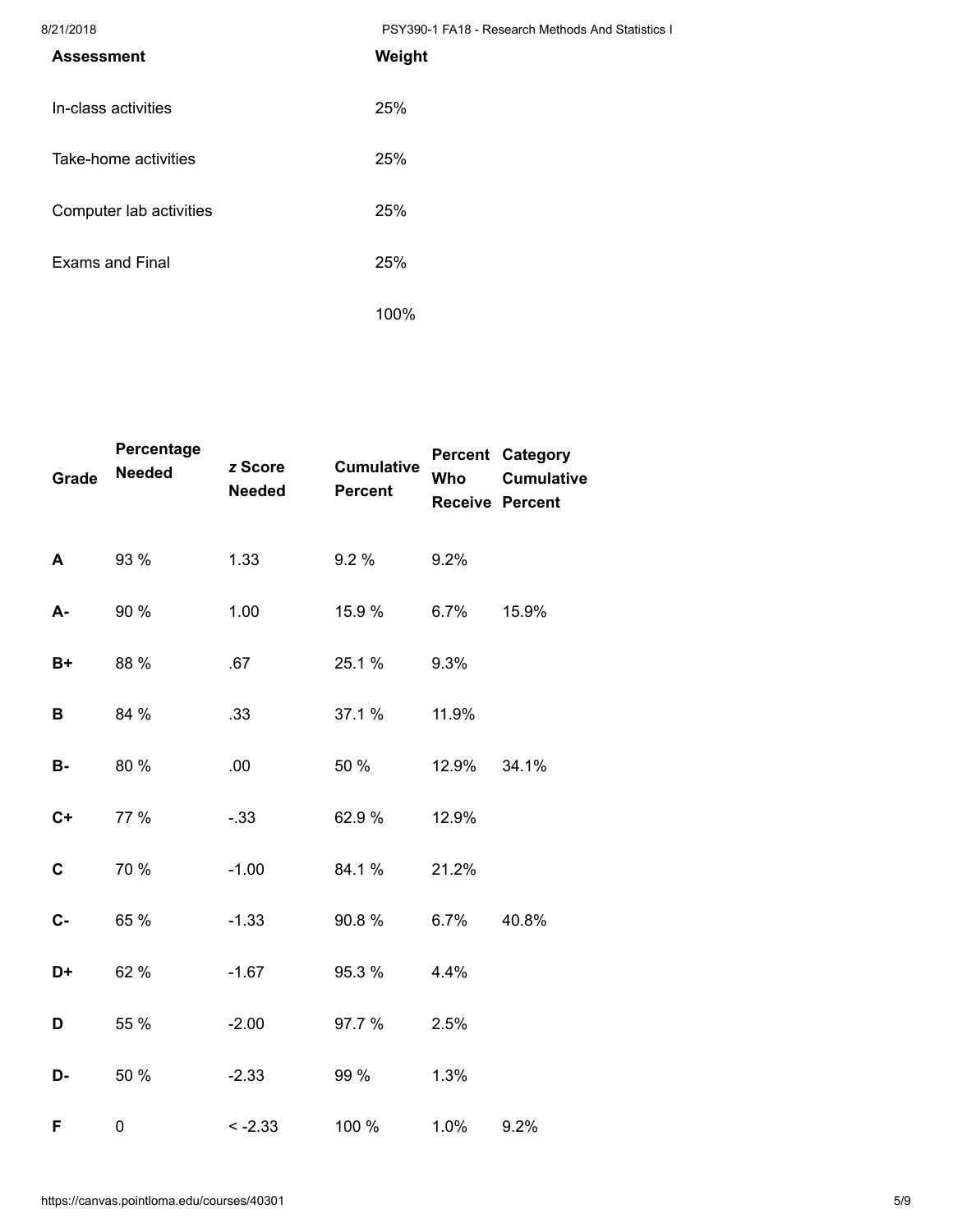# Course Summary:

| <b>Date</b>      | <b>Details</b>                                                                                                             |                |
|------------------|----------------------------------------------------------------------------------------------------------------------------|----------------|
| Tue Aug 28, 2018 | 01m In Class: Getting Acquainted<br>(https://canvas.pointloma.edu/courses/40301/assignments/311182)                        | due by 11:59pm |
| Wed Aug 29, 2018 | 01w In Class: The Robber's Cave<br>(https://canvas.pointloma.edu/courses/40301/assignments/311184)                         | due by 11:59pm |
| Fri Aug 31, 2018 | 01 Computer Lab: Introduction to Literature Searches<br>(https://canvas.pointloma.edu/courses/40301/assignments/311181)    | due by 11:59pm |
| Mon Sep 3, 2018  | 01 Take Home: Research Compatibility Survey.<br>(https://canvas.pointloma.edu/courses/40301/assignments/311183)            | due by 11:59pm |
| Wed Sep 5, 2018  | 02w In-Class: Bad Survey Design<br>(https://canvas.pointloma.edu/courses/40301/assignments/311187)                         | due by 11:59pm |
| Fri Sep 7, 2018  | 02 Computer Lab: Introduction to Qualtrics<br>(https://canvas.pointloma.edu/courses/40301/assignments/311185)              | due by 11:59pm |
| Mon Sep 10, 2018 | 02 Take Home: Ethics Training<br>(https://canvas.pointloma.edu/courses/40301/assignments/311186)                           | due by 11:59pm |
|                  | 03m In-Class: Mean, Median, and Mode<br>(https://canvas.pointloma.edu/courses/40301/assignments/311189)<br>國               | due by 11:59pm |
| Wed Sep 12, 2018 | 03w In-Class: Variance and Standard Deviation<br>(https://canvas.pointloma.edu/courses/40301/assignments/311191)           | due by 11:59pm |
| Fri Sep 14, 2018 | 03 Computer Lab: Central tendency and dispersion<br>(https://canvas.pointloma.edu/courses/40301/assignments/311188)        | due by 11:59pm |
| Mon Sep 17, 2018 | 03 Take Home: Race Relations Survey Administration<br>(https://canvas.pointloma.edu/courses/40301/assignments/311190)      | due by 11:59pm |
|                  | 04m In-Class: Probability Exercises<br>國<br>(https://canvas.pointloma.edu/courses/40301/assignments/311193)                | due by 11:59pm |
| Wed Sep 19, 2018 | 04w In-Class: Probability Application in Context<br>(https://canvas.pointloma.edu/courses/40301/assignments/311195)<br>國   | due by 11:59pm |
| Fri Sep 21, 2018 | 04 Computer Lab: Memory and Eyewitness Testimony.<br>(https://canvas.pointloma.edu/courses/40301/assignments/311192).<br>國 | due by 11:59pm |
| Mon Sep 24, 2018 | 04 Take Home: Civil Rights Interview<br>(https://canvas.pointloma.edu/courses/40301/assignments/311194)<br>國               | due by 11:59pm |
|                  | 05m In-Class: Distributions<br>國<br>(https://canvas.pointloma.edu/courses/40301/assignments/311197)                        | due by 11:59pm |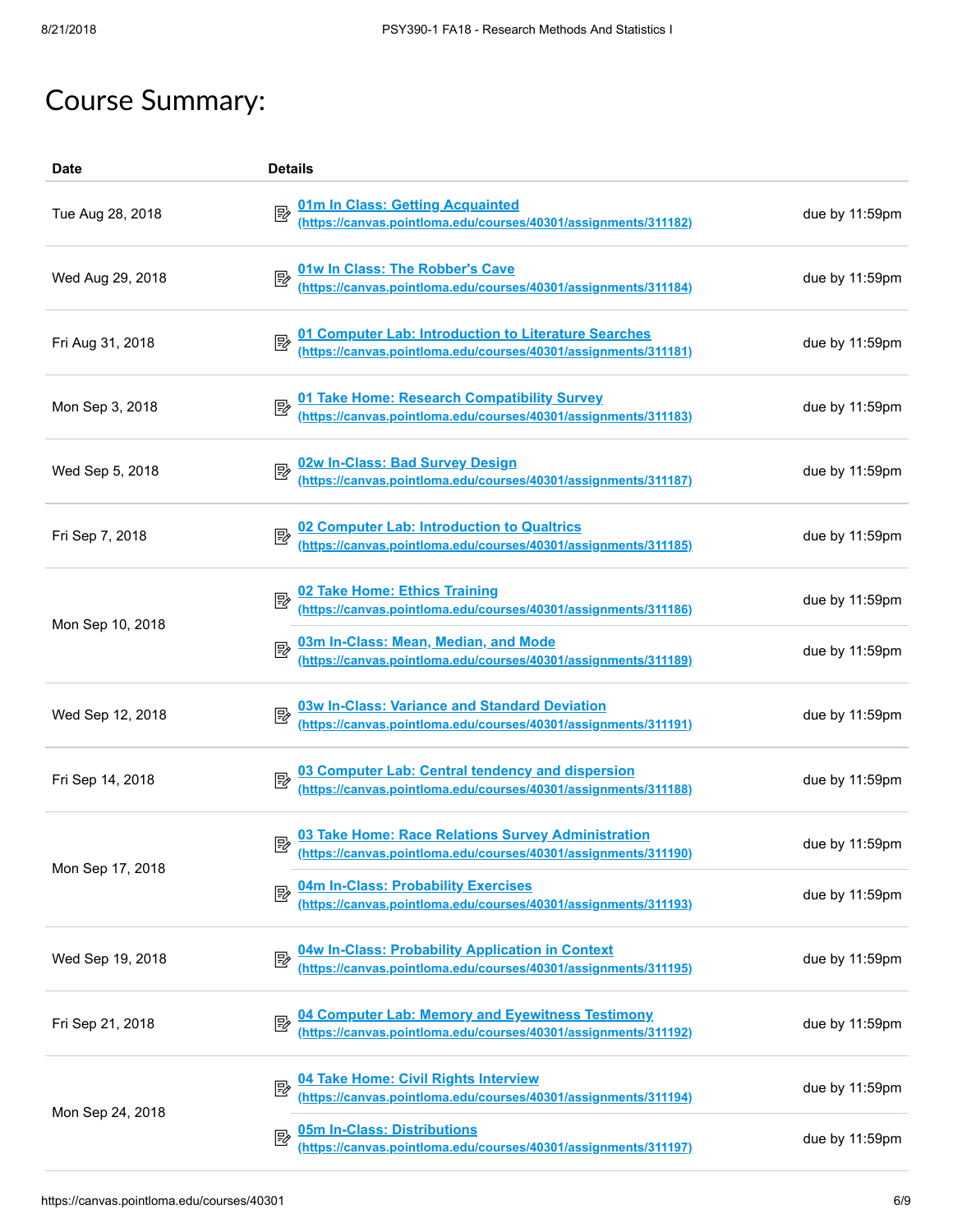| <b>Date</b>      | <b>Details</b>                                                                                                                                   |                |
|------------------|--------------------------------------------------------------------------------------------------------------------------------------------------|----------------|
| Wed Sep 26, 2018 | 05w In-Class: Z-scores<br>國<br><u>cow m-orass: 2-scores</u><br>(https://canvas.pointloma.edu/courses/40301/assignments/311199)                   | due by 11:59pm |
| Fri Sep 28, 2018 | 05 Computer Lab: Distributions and z-scores<br>(https://canvas.pointloma.edu/courses/40301/assignments/311196)                                   | due by 11:59pm |
|                  | Exam 1 (https://canvas.pointloma.edu/courses/40301/assignments/311233)                                                                           | due by 10:55am |
| Mon Oct 1, 2018  | 05 Take Home: Inequality 05 Take Home: 05 Take Home: 05 Take Home: 05 Take Multips://canvas.pointloma.edu/courses/40301/assignments/311198)<br>國 | due by 11:59pm |
| Wed Oct 3, 2018  | 06w In-Class: Chi Square<br>(https://canvas.pointloma.edu/courses/40301/assignments/311202)                                                      | due by 11:59pm |
| Fri Oct 5, 2018  | 06 Computer Lab: Immigration, Stress, and Health<br>(https://canvas.pointloma.edu/courses/40301/assignments/311200)                              | due by 11:59pm |
| Mon Oct 8, 2018  | 06 Take Home: Naturalistic Observation of health<br>(https://canvas.pointloma.edu/courses/40301/assignments/311201)<br>國                         | due by 11:59pm |
|                  | 07m In-Class: Intro to Correlation<br>(https://canvas.pointloma.edu/courses/40301/assignments/311204)<br>國                                       | due by 11:59pm |
| Wed Oct 10, 2018 | 07w In-Class: Intro to Correlation Application<br>(https://canvas.pointloma.edu/courses/40301/assignments/311206)                                | due by 11:59pm |
| Fri Oct 12, 2018 | 07 Computer Lab: Correlation Analysis of Secondary Data<br>(https://canvas.pointloma.edu/courses/40301/assignments/311203)                       | due by 11:59pm |
| Mon Oct 15, 2018 | 07 Take Home: National Security and Spurious Correlations<br>(https://canvas.pointloma.edu/courses/40301/assignments/311205)<br>₽                | due by 11:59pm |
|                  | 08m In-Class: Correlation Visualizations<br>(https://canvas.pointloma.edu/courses/40301/assignments/311207)<br>國                                 | due by 11:59pm |
| Wed Oct 17, 2018 | 08w In-Class: Correlations and Compatibility<br>(https://canvas.pointloma.edu/courses/40301/assignments/311209)<br>國                             | due by 11:59pm |
| Mon Oct 22, 2018 | 08 Take Home: Attitudes and Climate Change<br>(https://canvas.pointloma.edu/courses/40301/assignments/311208)<br>國                               | due by 11:59pm |
|                  | 09m In-Class: Intro to Regression<br>暨<br>(https://canvas.pointloma.edu/courses/40301/assignments/311211)                                        | due by 11:59pm |
| Wed Oct 24, 2018 | 09w In-Class: Predicting with Multiple Regression<br>國<br>(https://canvas.pointloma.edu/courses/40301/assignments/311213)                        | due by 11:59pm |
| Fri Oct 26, 2018 | 09 Computer Lab: Secondary Data and Regression<br>(https://canvas.pointloma.edu/courses/40301/assignments/311210)<br>暨                           | due by 11:59pm |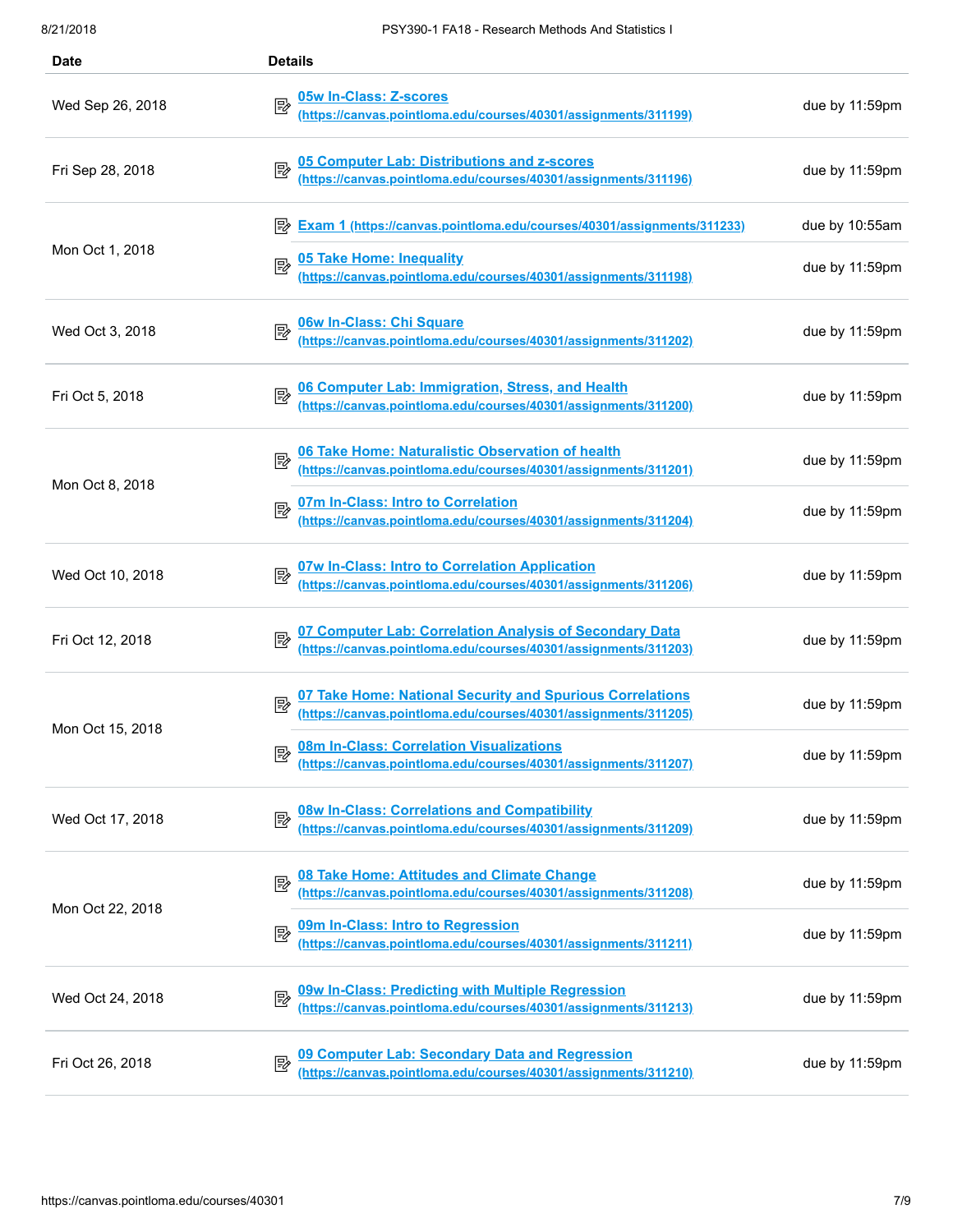| <b>Date</b>      | <b>Details</b>                                                                                                              |                |
|------------------|-----------------------------------------------------------------------------------------------------------------------------|----------------|
|                  | Exam 2 (https://canvas.pointloma.edu/courses/40301/assignments/311234)                                                      | due by 10:55am |
| Mon Oct 29, 2018 | 09 Take Home: Regression<br>(https://canvas.pointloma.edu/courses/40301/assignments/311212)<br>國                            | due by 11:59pm |
| Wed Oct 31, 2018 | 10w In-Class: Power Analysis and Effect Size<br>(https://canvas.pointloma.edu/courses/40301/assignments/311216)             | due by 11:59pm |
| Fri Nov 2, 2018  | 10 Computer Lab: Power Analysis and Effect Size<br>(https://canvas.pointloma.edu/courses/40301/assignments/311214)          | due by 11:59pm |
| Mon Nov 5, 2018  | 10 Take Home: Power Analysis and Effect Size<br>(https://canvas.pointloma.edu/courses/40301/assignments/311215)             | due by 11:59pm |
|                  | 11m In-Class: Introduction to T-Tests and Experiments I<br>(https://canvas.pointloma.edu/courses/40301/assignments/311218)  | due by 11:59pm |
| Wed Nov 7, 2018  | 11w In-Class: Introduction to T-Tests and Experiments II<br>(https://canvas.pointloma.edu/courses/40301/assignments/311220) | due by 11:59pm |
| Fri Nov 9, 2018  | 11 Computer Lab: T-Test<br>(https://canvas.pointloma.edu/courses/40301/assignments/311217)                                  | due by 11:59pm |
| Mon Nov 12, 2018 | 11 Take Home: T-Test<br>(https://canvas.pointloma.edu/courses/40301/assignments/311219)                                     | due by 11:59pm |
|                  | 12m In-Class: Analysis of Variance<br>(https://canvas.pointloma.edu/courses/40301/assignments/311222)<br>郾                  | due by 11:59pm |
| Wed Nov 14, 2018 | 12w: In-Class: Post Hoc Tests and Experiment Design<br>(https://canvas.pointloma.edu/courses/40301/assignments/311224)      | due by 11:59pm |
| Fri Nov 16, 2018 | 12 Computer Lab: Analysis of T-Test and ANOVA<br>(https://canvas.pointloma.edu/courses/40301/assignments/311221)            | due by 11:59pm |
| Mon Nov 19, 2018 | 12 Take Home: True Experiment Mini Paper<br>(https://canvas.pointloma.edu/courses/40301/assignments/311223)<br>國            | due by 11:59pm |
|                  | 13m In-Class: Repeated Measures<br>國<br>(https://canvas.pointloma.edu/courses/40301/assignments/311226)                     | due by 11:59pm |
| Mon Nov 26, 2018 | 13 Take Home: Thanksgiving Break Assignment<br>(https://canvas.pointloma.edu/courses/40301/assignments/311227)<br>國         | due by 11:59pm |
|                  | 14m In-Class: Validity and Reliability<br>(https://canvas.pointloma.edu/courses/40301/assignments/311228)<br>國              | due by 11:59pm |
| Wed Nov 28, 2018 | 14w In-Class: Validity and Personhood<br>(https://canvas.pointloma.edu/courses/40301/assignments/311230)<br>國               | due by 11:59pm |
| Fri Nov 30, 2018 | 13 Computer Lab: Stats Exam Guidebook<br>國<br>(https://canvas.pointloma.edu/courses/40301/assignments/311225)               | due by 11:59pm |